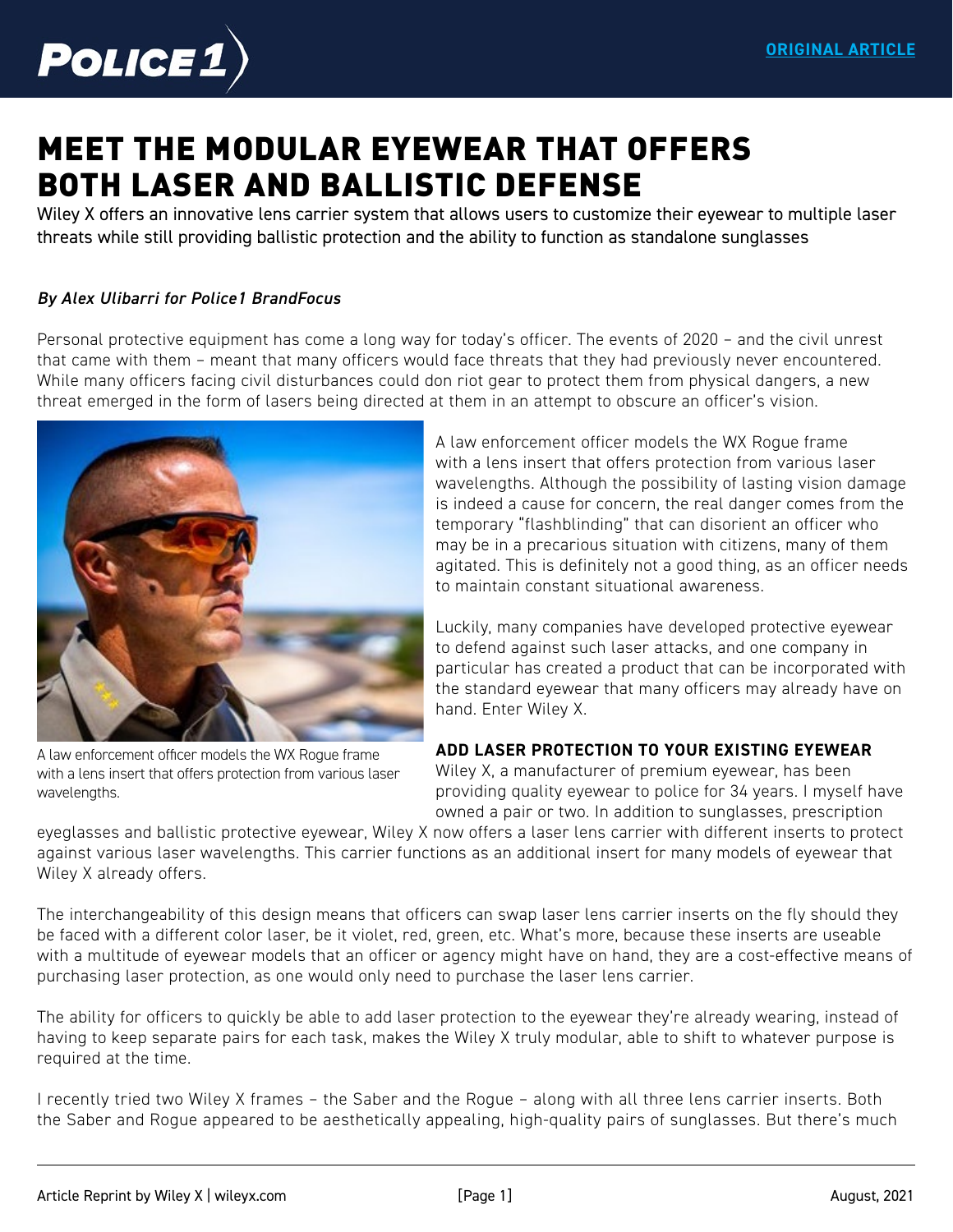

more than meets the eye when it comes to these shades, as the nose bridge integrates with the laser lens carrier to offer modular protection, as the different laser protection lens carriers are placed inside of the frame and sit close to the eye.

Using both the Saber and Rogue as sunglasses was enjoyable, but the ability to enhance them with a simple clip-on of the appropriate lens carrier should one encounter a laser threat is a great feature that patrol officers and SWAT operators will love.

Saber and Rogue also feature different primary lens colors that are interchangeable for different lights and uses, with a matte grey for bright days, rust for medium light and clear lenses, which can function as standalone ballistic eyewear protection for SWAT or a trip to the range.

#### **THE DANGER OF DARK LENSES**

While laser protection eyewear is not new, Wiley X's modular lens carrier system brings a fresh, functional look to [the table. Price is always a concern, whether it's an agency or individual officer making a duty-related purchase, and](https://www.police1.com/police-products/apparel/eyewear/articles/meet-the-modular-eyewear-that-offers-both-laser-and-ballistic-defense-eJck680WYeWujamp/)  many have purchased budget-grade protective glasses that can cause issues. Many of these are "one-size-fits-all" solutions to a problem that comes in many different colors, as lasers aren't always the garden-variety red I grew up seeing as a '90s kid.

This means those budget glasses must be tinted a darker color in order to cover as many light spectrums as possible, and even then they aren't always effective. Many of these lower-quality eyewear systems are so dark, it can be like using a welder's mask. With many civil disturbances happening at night, it's easy to see how darkcolored eyewear could be a no-go for many officers, and I wouldn't be surprised if many of them opted to not wear them at all, as their situational awareness could be completely negated by losing the ability to see.

I'm not Corey Hart – I don't wear my sunglasses at night, and I'm fairly certain most officers don't either. Wiley X's lens carrier system circumvents this issue by allowing the end user to adjust the eyewear for the specific laser being used. This means that night vision isn't deteriorated to the point that it would be with low-grade eye protection, and it also means that you're better protected from lasers, as you're not using a catch-all system. Thus the Wiley X system offers better protection against lasers, superior night vision and the added ability to be used as sunglasses or ballistic eyewear.

#### **TWO OPTIONS, TWO PRICE POINTS**

Wiley X offers the two lens carrier models at two different price points. Saber is a more cost-effective model that would be perfect for an agency purchase, as it is compatible with all the lens carriers mentioned earlier, and also has different tint colors for lenses to be used in different lighting conditions. Rogue is the more premium model and an ideal eyewear for SWAT operators, as it features a more durable frame that can withstand the rigors of heavy use, including use with night vision.

Overall, I'd say it would be hard to beat the versatility of the Wiley X lens carrier system, as it offers specific protection against individual laser threats while maintaining the officer's ability to use traditional eyewear that has been used by police for decades. All Wiley X eyewear meets ANSI Z87.1 safety standards for optical clarity and highmass/high-velocity impact protection or MIL-PRF-32432 ballistic safety standards.

Wiley X continues to innovate, and this product could be just what you're looking for if you're looking for laser protective eyewear.

[Visit Wiley X for more information.](https://www.wileyx.com)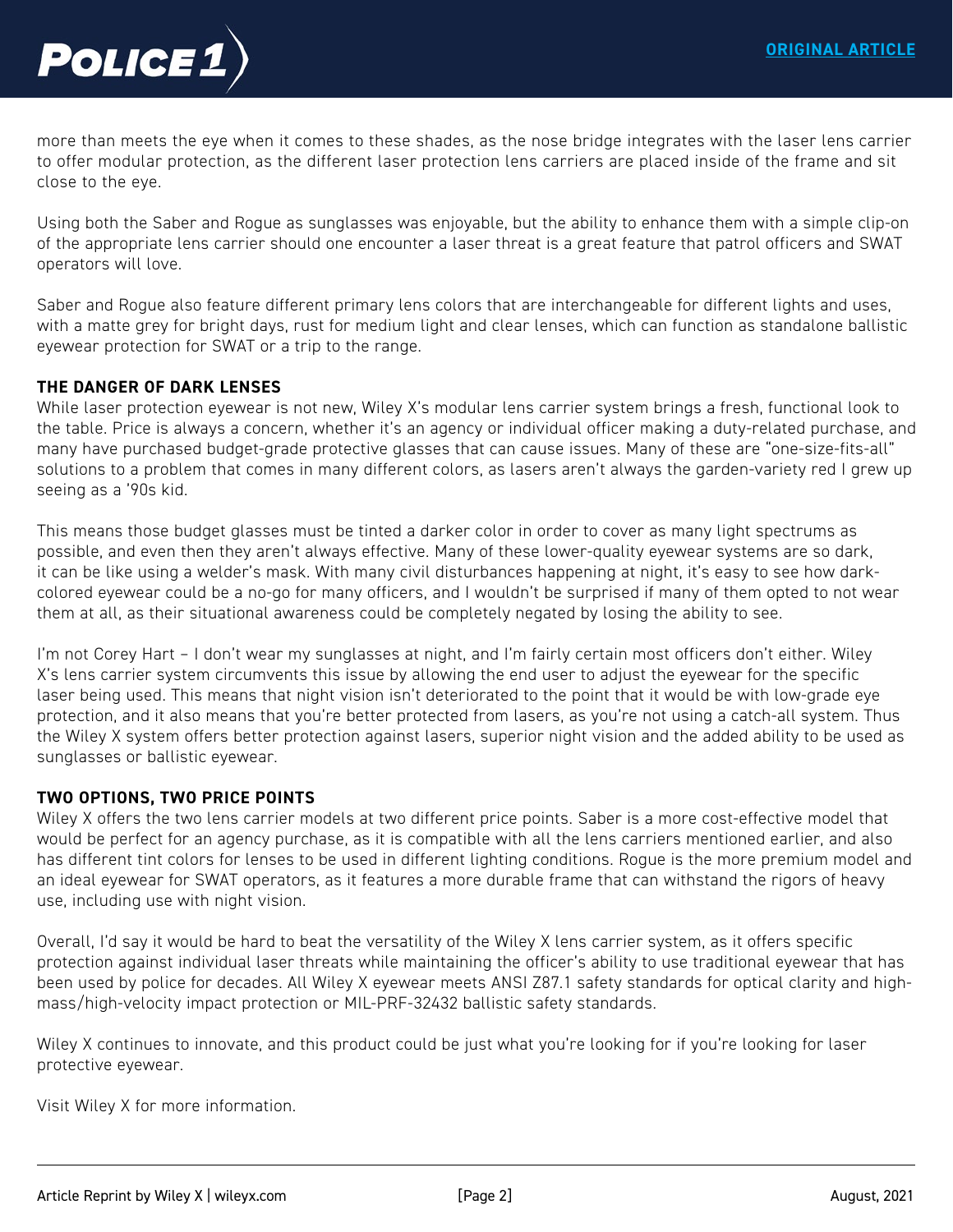

#### FEATURED IN THIS ARTICLE

## SABER ADVANCED

#### **ANSI Z87.1 BALLISTIC RX INSERT**

Ready for action and virtually indestructible, the WX Saber is the model that helped establish Wiley X as a ballisticeyewear powerhouse. From its aggressive, semi-rimless presentation to adjustable telescoping temple arms, the WX Saber both looks and acts the part of the ultimate protector. Available in one, two, and three-lens kits, the easily [changeable lenses let you adjust to varied lighting and conditions, while an adjustable wire-core nose-piece and foam](https://www.wileyx.com/saber-advanced)  insert assure a customized and slip-free fit in even the most extreme environments.

**https://www.wileyx.com/saber-advanced**



**303/303RX F: MATTE BLACK L: CLEAR**



**302/302RX F: MATTE BLACK L: SMOKE GREY** 



**309/309RX F: MATTE BLACK L: SMOKE GREY / LIGHT RUST / VERMILLION**



**CHVAL08 F: MATTE BLACK L: POLARIZED SMOKE GREY BLACK OPS**



**300 F: MATTE BLACK L: PALE YELLOW**